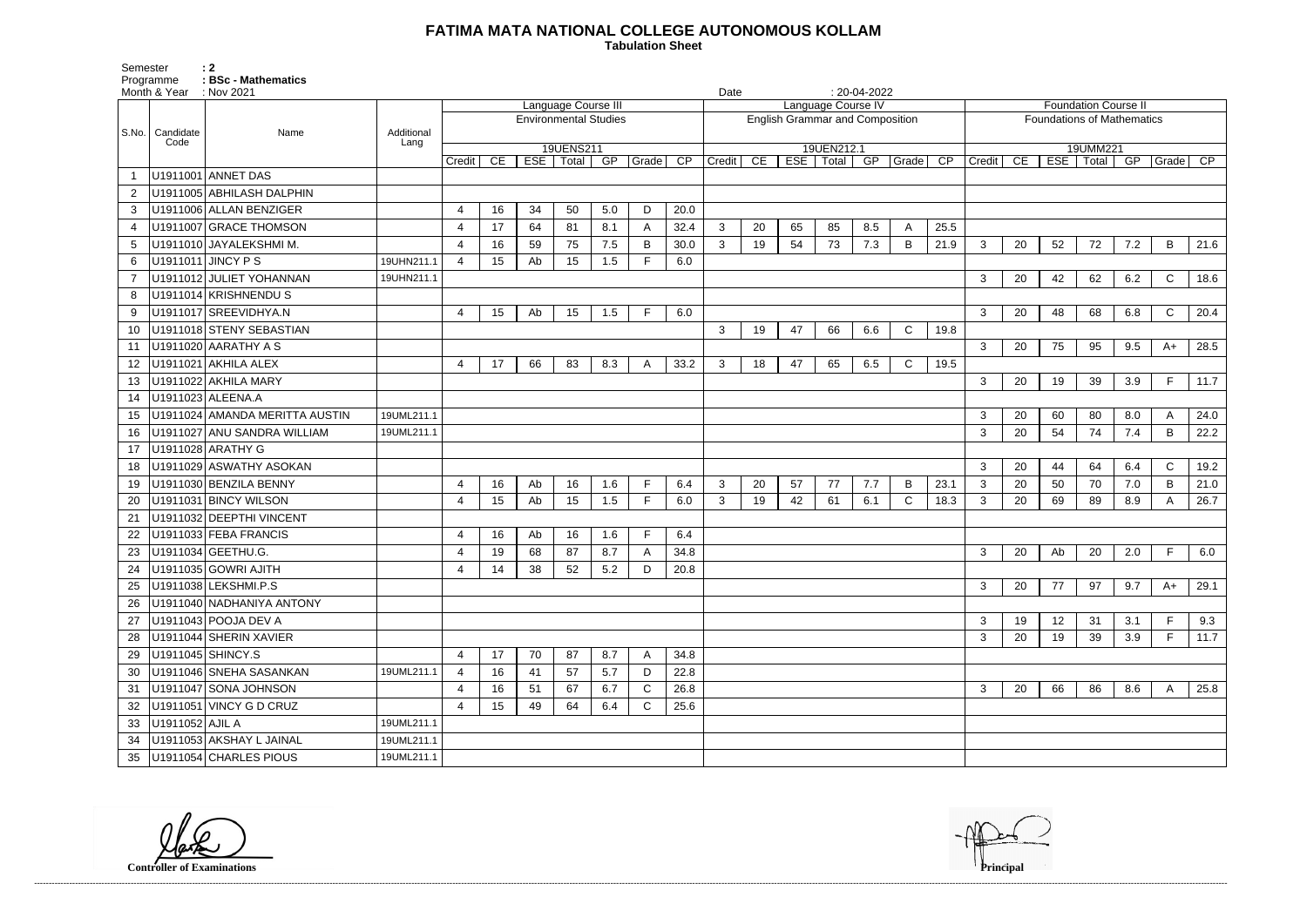|                   | Name                            | Additional<br>Lanc | Language Course III |           |                              |       |     |       |            |        | Language Course IV |     |                                        |  |  |          |                       | <b>Foundation Course II</b> |                                   |       |    |              |  |
|-------------------|---------------------------------|--------------------|---------------------|-----------|------------------------------|-------|-----|-------|------------|--------|--------------------|-----|----------------------------------------|--|--|----------|-----------------------|-----------------------------|-----------------------------------|-------|----|--------------|--|
| S.No.   Candidate |                                 |                    |                     |           | <b>Environmental Studies</b> |       |     |       |            |        |                    |     | <b>English Grammar and Composition</b> |  |  |          |                       |                             | <b>Foundations of Mathematics</b> |       |    |              |  |
| Code              |                                 |                    |                     | 19UENS211 |                              |       |     |       | 19UEN212.1 |        |                    |     |                                        |  |  | 19UMM221 |                       |                             |                                   |       |    |              |  |
|                   |                                 |                    | Credit              |           | <b>ESE</b>                   | Total | GP. | Grade | CP.        | Credit | CE                 | ESE | Total                                  |  |  |          | GP Grade CP Credit CE |                             | ESE                               | Total | GP | $Grade$ $CP$ |  |
|                   | 36   U1911055   PRETHEESH S RAJ |                    |                     |           | Ab                           |       |     |       | 6.8        |        |                    |     |                                        |  |  |          |                       |                             |                                   |       |    |              |  |
|                   | 37   U1911056   R G MIDHUN RAJ  | 19UML211.1         |                     |           |                              |       |     |       |            |        |                    |     |                                        |  |  |          |                       |                             |                                   |       |    |              |  |

 $\omega$ 

**Controller of Examinations** 

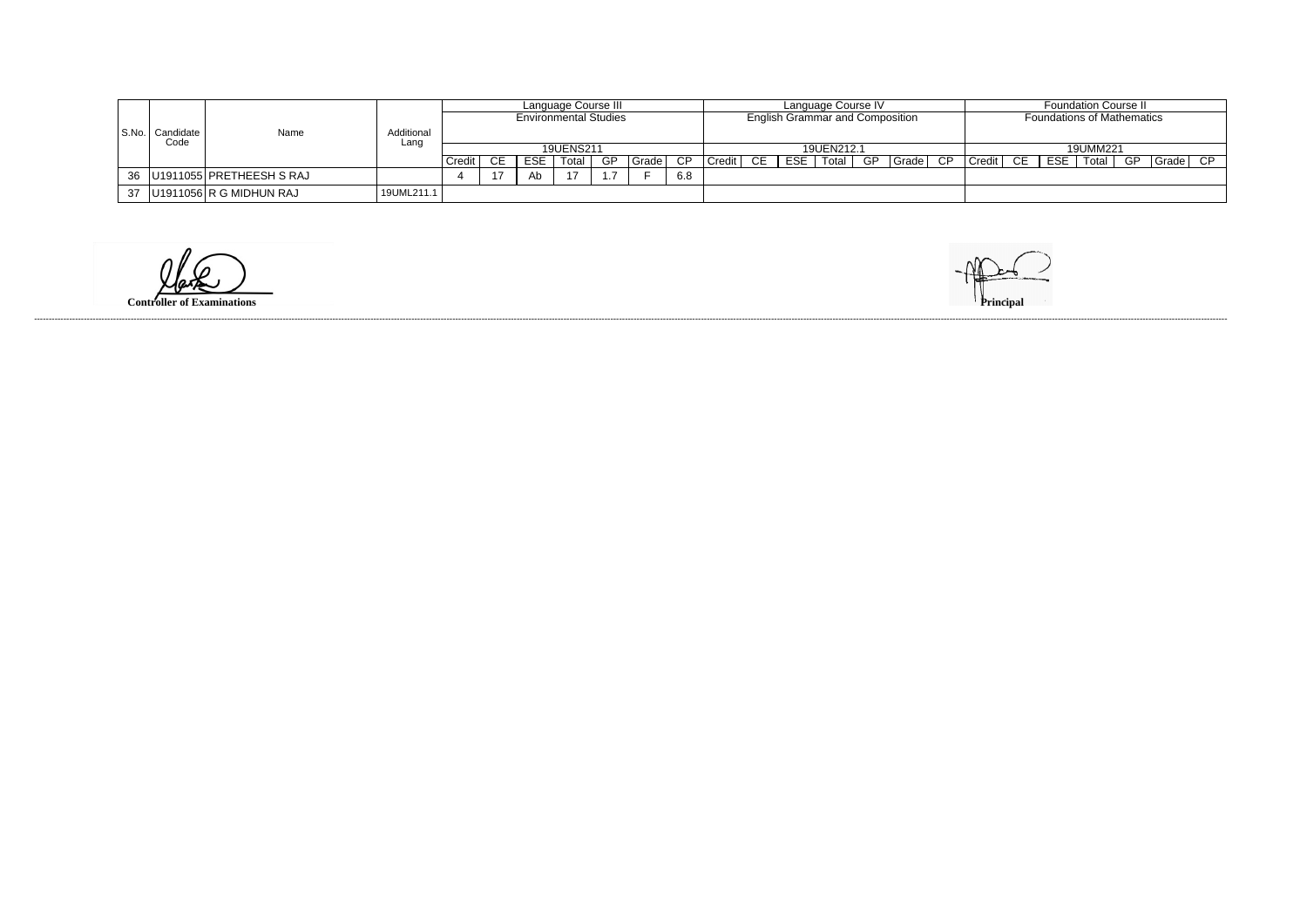|                       |                   |                                |                    | <b>Complementary Course III</b> |    |            |                     |     |                                                  |                                | <b>Complementary Course IV</b> |    |                                                        |    |     |              |      |  |  |
|-----------------------|-------------------|--------------------------------|--------------------|---------------------------------|----|------------|---------------------|-----|--------------------------------------------------|--------------------------------|--------------------------------|----|--------------------------------------------------------|----|-----|--------------|------|--|--|
|                       |                   |                                |                    |                                 |    |            |                     |     | Probability and Introduction to Random Variables | <b>Heat and Thermodynamics</b> |                                |    |                                                        |    |     |              |      |  |  |
| S.No.                 | Candidate<br>Code | Name                           | Additional<br>Lang |                                 |    |            |                     |     |                                                  |                                |                                |    |                                                        |    |     |              |      |  |  |
|                       |                   |                                |                    | Credit                          | CE | <b>ESE</b> | 19UST231.1<br>Total | GP  | Grade                                            | CP                             | Credit                         | CE | 19UPH231.1<br><b>ESE</b><br>CP<br>GP<br>Total<br>Grade |    |     |              |      |  |  |
|                       |                   | U1911001 ANNET DAS             |                    | $\overline{2}$                  | 16 | 62         | 78                  | 7.8 | B                                                | 15.6                           |                                |    |                                                        |    |     |              |      |  |  |
| 2                     |                   | U1911005 ABHILASH DALPHIN      |                    |                                 |    |            |                     |     |                                                  |                                | $\overline{2}$                 | 20 | 41                                                     | 61 | 6.1 | C            | 12.2 |  |  |
| 3                     |                   | U1911006 ALLAN BENZIGER        |                    |                                 |    |            |                     |     |                                                  |                                | $\overline{2}$                 | 20 | 10                                                     | 30 | 3.0 | F            | 6.0  |  |  |
| $\boldsymbol{\Delta}$ |                   | U1911007 GRACE THOMSON         |                    |                                 |    |            |                     |     |                                                  |                                | $\overline{2}$                 | 19 | 73                                                     | 92 | 9.2 | $A+$         | 18.4 |  |  |
| 5                     |                   | U1911010 JAYALEKSHMI M.        |                    |                                 |    |            |                     |     |                                                  |                                |                                |    |                                                        |    |     |              |      |  |  |
| 6                     |                   | U1911011 JINCY P S             | 19UHN211.1         |                                 |    |            |                     |     |                                                  |                                |                                |    |                                                        |    |     |              |      |  |  |
| 7                     |                   | U1911012 JULIET YOHANNAN       | 19UHN211.1         |                                 |    |            |                     |     |                                                  |                                | $\overline{2}$                 | 20 | 50                                                     | 70 | 7.0 | B            | 14.0 |  |  |
| 8                     |                   | U1911014 KRISHNENDU S          |                    |                                 |    |            |                     |     |                                                  |                                | $\overline{2}$                 | 20 | 55                                                     | 75 | 7.5 | B            | 15.0 |  |  |
| 9                     |                   | U1911017 SREEVIDHYA.N          |                    | $\overline{2}$                  | 13 | Ab         | 13                  | 1.3 | F                                                | 2.6                            | $\overline{2}$                 | 20 | Ab                                                     | 20 | 2.0 | F.           | 4.0  |  |  |
| 10                    |                   | U1911018 STENY SEBASTIAN       |                    | $\overline{2}$                  | 15 | 44         | 59                  | 5.9 | D                                                | 11.8                           |                                |    |                                                        |    |     |              |      |  |  |
| 11                    |                   | U1911020 AARATHY A S           |                    |                                 |    |            |                     |     |                                                  |                                |                                |    |                                                        |    |     |              |      |  |  |
| 12                    |                   | U1911021 AKHILA ALEX           |                    |                                 |    |            |                     |     |                                                  |                                |                                |    |                                                        |    |     |              |      |  |  |
| 13                    |                   | U1911022 AKHILA MARY           |                    | $\overline{2}$                  | 16 | 28         | 44                  | 4.4 | E                                                | 8.8                            | $\overline{2}$                 | 20 | $\overline{2}$                                         | 22 | 2.2 | F            | 4.4  |  |  |
| 14                    |                   | U1911023 ALEENA.A              |                    |                                 |    |            |                     |     |                                                  |                                | $\overline{2}$                 | 20 | 71                                                     | 91 | 9.1 | $A+$         | 18.2 |  |  |
| 15                    |                   | U1911024 AMANDA MERITTA AUSTIN | 19UML211.1         |                                 |    |            |                     |     |                                                  |                                |                                |    |                                                        |    |     |              |      |  |  |
| 16                    |                   | U1911027 ANU SANDRA WILLIAM    | 19UML211.1         | $\overline{2}$                  | 18 | 49         | 67                  | 6.7 | $\mathsf{C}$                                     | 13.4                           | $\overline{2}$                 | 20 | 60                                                     | 80 | 8.0 | A            | 16.0 |  |  |
| 17                    |                   | U1911028 ARATHY G              |                    |                                 |    |            |                     |     |                                                  |                                | $\overline{2}$                 | 19 | $\mathbf{1}$                                           | 20 | 2.0 | F            | 4.0  |  |  |
| 18                    |                   | U1911029 ASWATHY ASOKAN        |                    | $\overline{c}$                  | 12 | 32         | 44                  | 4.4 | E                                                | 8.8                            | $\overline{2}$                 | 20 | $\Omega$                                               | 20 | 2.0 | F            | 4.0  |  |  |
| 19                    |                   | U1911030 BENZILA BENNY         |                    | $\overline{2}$                  | 12 | 29         | 41                  | 4.1 | E                                                | 8.2                            | $\overline{2}$                 | 20 | 47                                                     | 67 | 6.7 | $\mathsf{C}$ | 13.4 |  |  |
| 20                    |                   | U1911031 BINCY WILSON          |                    |                                 |    |            |                     |     |                                                  |                                | $\overline{2}$                 | 20 | 52                                                     | 72 | 7.2 | B            | 14.4 |  |  |
| 21                    |                   | U1911032 DEEPTHI VINCENT       |                    |                                 |    |            |                     |     |                                                  |                                | $\overline{2}$                 | 20 | 69                                                     | 89 | 8.9 | Α            | 17.8 |  |  |
| 22                    |                   | U1911033 FEBA FRANCIS          |                    |                                 |    |            |                     |     |                                                  |                                | $\overline{2}$                 | 20 | 35                                                     | 55 | 5.5 | D            | 11.0 |  |  |
| 23                    |                   | U1911034 GEETHU.G.             |                    |                                 |    |            |                     |     |                                                  |                                |                                |    |                                                        |    |     |              |      |  |  |
| 24                    |                   | U1911035 GOWRI AJITH           |                    |                                 |    |            |                     |     |                                                  |                                | $\overline{2}$                 | 20 | 11                                                     | 31 | 3.1 | E            | 6.2  |  |  |
| 25                    |                   | U1911038 LEKSHMI.P.S           |                    |                                 |    |            |                     |     |                                                  |                                | $\overline{2}$                 | 20 | 68                                                     | 88 | 8.8 | А            | 17.6 |  |  |
| 26                    |                   | U1911040 NADHANIYA ANTONY      |                    | $\overline{2}$                  | 12 | 31         | 43                  | 4.3 | E                                                | 8.6                            |                                |    |                                                        |    |     |              |      |  |  |
| 27                    |                   | U1911043 POOJA DEV A           |                    | $\overline{2}$                  | 12 | 12         | 24                  | 2.4 | F.                                               | 4.8                            | $\overline{2}$                 | 19 | $\overline{7}$                                         | 26 | 2.6 | F            | 5.2  |  |  |
| 28                    |                   | U1911044 SHERIN XAVIER         |                    | $\overline{2}$                  | 11 | 9          | 20                  | 2.0 | F.                                               | 4.0                            | $\overline{2}$                 | 19 | 0                                                      | 19 | 1.9 | F            | 3.8  |  |  |
| 29                    |                   | U1911045 SHINCY.S              |                    |                                 |    |            |                     |     |                                                  |                                |                                |    |                                                        |    |     |              |      |  |  |
| 30                    |                   | U1911046 SNEHA SASANKAN        | 19UML211.1         |                                 |    |            |                     |     |                                                  |                                | $\overline{2}$                 | 19 | 34                                                     | 53 | 5.3 | D            | 10.6 |  |  |
| 31                    |                   | U1911047 SONA JOHNSON          |                    |                                 |    |            |                     |     |                                                  |                                | $\overline{c}$                 | 20 | 50                                                     | 70 | 7.0 | B            | 14.0 |  |  |
| 32                    |                   | U1911051 VINCY G D CRUZ        |                    |                                 |    |            |                     |     |                                                  |                                | $\overline{2}$                 | 19 | 30                                                     | 49 | 4.9 | E            | 9.8  |  |  |
| 33                    | U1911052 AJIL A   |                                | 19UML211.1         |                                 |    |            |                     |     |                                                  |                                |                                |    |                                                        |    |     |              |      |  |  |
| 34                    |                   | U1911053 AKSHAY L JAINAL       | 19UML211.1         |                                 |    |            |                     |     |                                                  |                                | $\overline{2}$                 | 19 | 40                                                     | 59 | 5.9 | D            | 11.8 |  |  |
| 35                    |                   | U1911054 CHARLES PIOUS         | 19UML211.1         |                                 |    |            |                     |     |                                                  |                                | $\overline{c}$                 | 20 | 51                                                     | 71 | 7.1 | В            | 14.2 |  |  |

**Controller of Examinations Principal**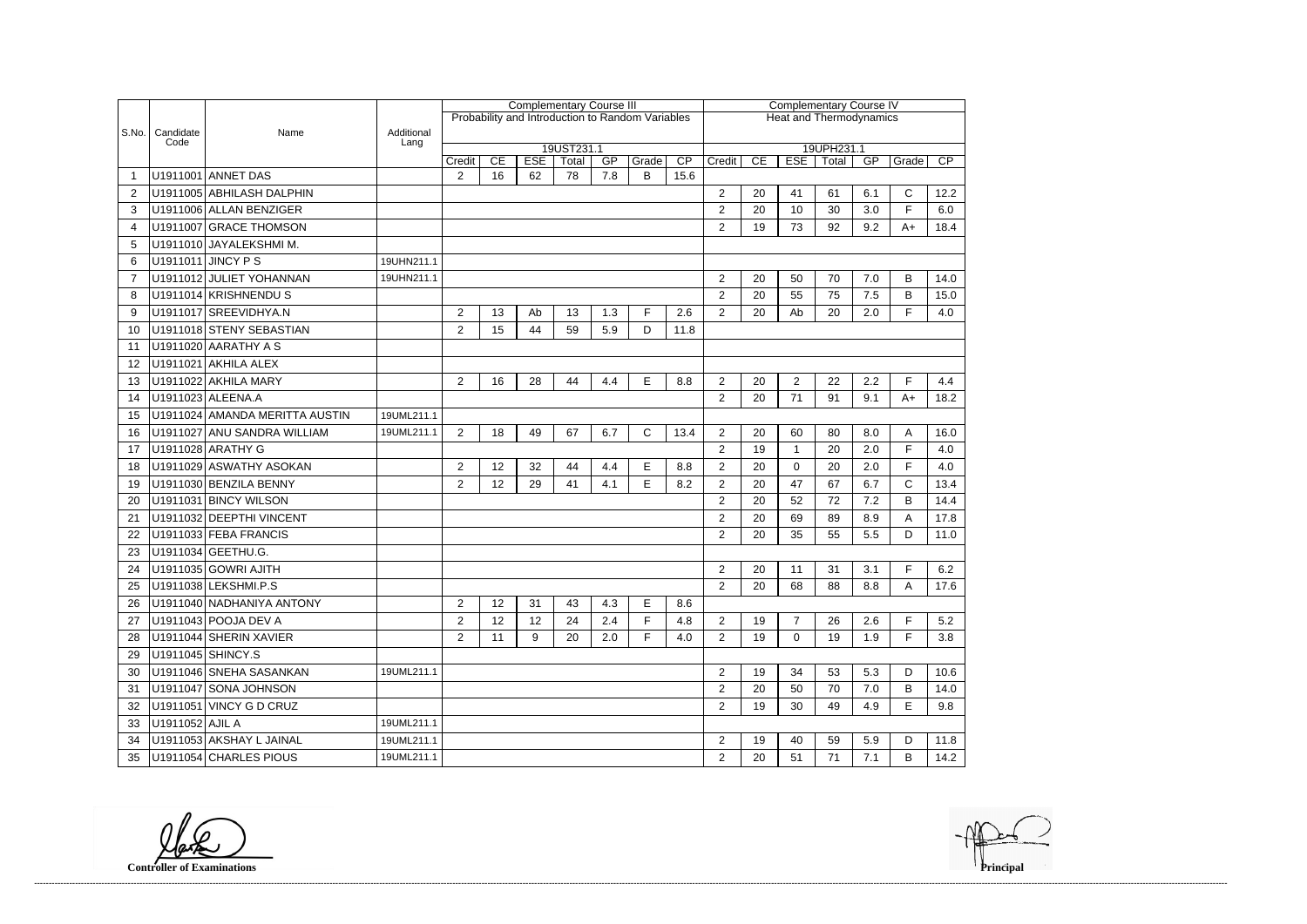|           |           |                          |            |          |     |            | Complementary Course III |     |                                                  | Complementary Course IV |          |    |            |       |      |       |     |
|-----------|-----------|--------------------------|------------|----------|-----|------------|--------------------------|-----|--------------------------------------------------|-------------------------|----------|----|------------|-------|------|-------|-----|
|           |           |                          |            |          |     |            |                          |     | Probability and Introduction to Random Variables | Heat and Thermodynamics |          |    |            |       |      |       |     |
| l S.No. l | Candidate | Name                     | Additional |          |     |            |                          |     |                                                  |                         |          |    |            |       |      |       |     |
|           | Code      |                          | Lang       |          |     |            | 19UST231.1               |     |                                                  | 19UPH231.1              |          |    |            |       |      |       |     |
|           |           |                          |            | Credit I | -CE | <b>ESE</b> | Total                    | -GP | I Grade I                                        | CP                      | Credit I | CE | <b>ESE</b> | Total | - GP | Grade | CP  |
| 36        |           | U1911055 PRETHEESH S RAJ |            |          |     |            |                          |     |                                                  |                         |          | 19 | 16         | 35    | 3.5  |       | 7.0 |
| 37        |           | U1911056 R G MIDHUN RAJ  | 19UML211.1 |          |     |            |                          |     |                                                  |                         |          |    |            |       |      |       |     |

**Controller of Examinations**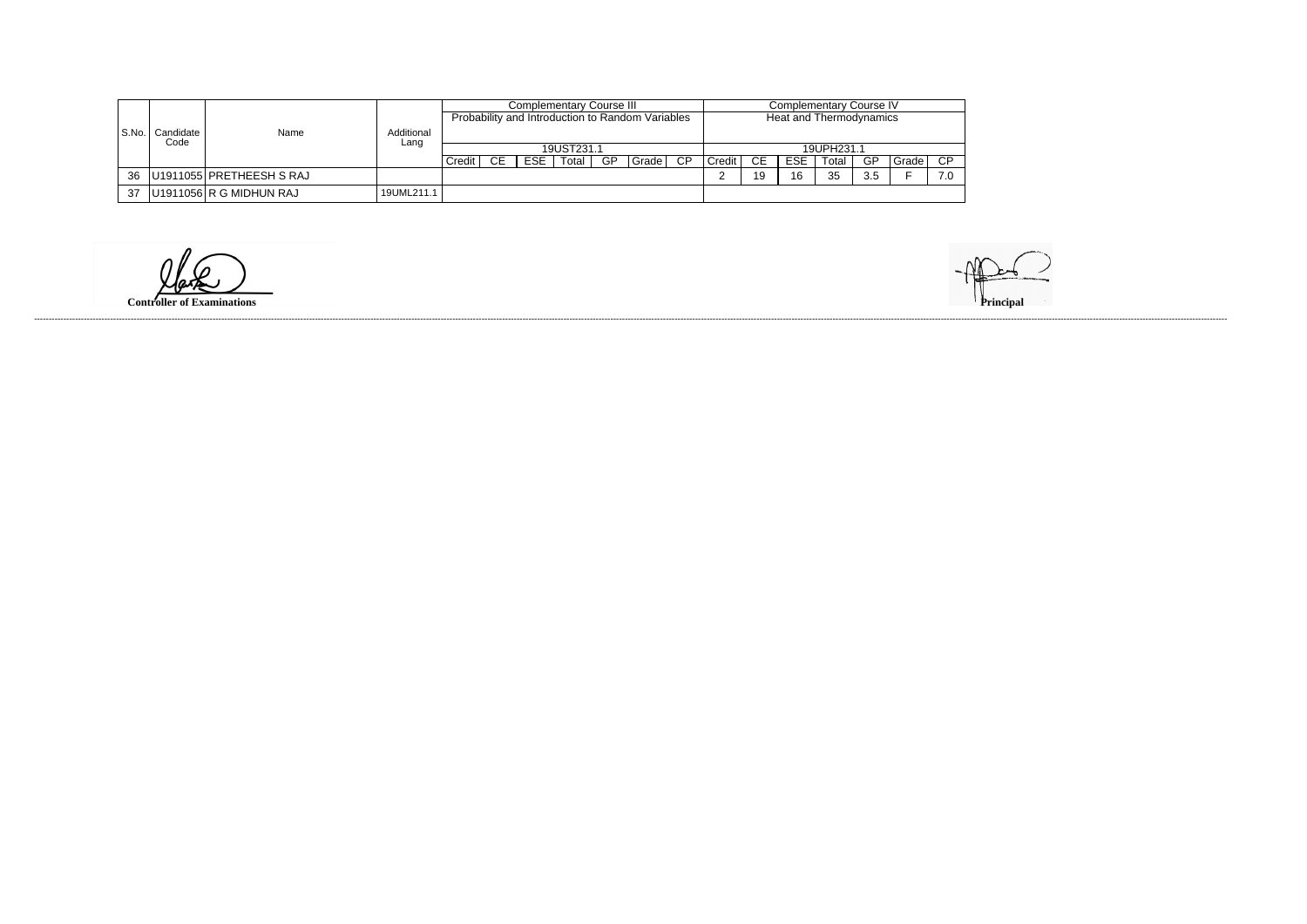|                |                 |                                |            |        |    |            | Language Course V |     |       |                 |                |                |              |               |
|----------------|-----------------|--------------------------------|------------|--------|----|------------|-------------------|-----|-------|-----------------|----------------|----------------|--------------|---------------|
| S.No.          | Candidate       | Name                           | Additional |        |    |            |                   |     |       |                 | Total          | <b>SCPA</b>    |              | Result        |
|                | Code            |                                | Lang       |        |    |            |                   |     |       |                 |                |                | Grade        |               |
|                |                 |                                |            | Credit | CE | <b>ESE</b> | Total             | GP  | Grade | $\overline{CP}$ |                |                |              |               |
| -1             |                 | U1911001 ANNET DAS             |            |        |    |            |                   |     |       |                 | 138.5          | 7.29           | B            | PASSED        |
| $\overline{2}$ |                 | U1911005 ABHILASH DALPHIN      |            |        |    |            |                   |     |       |                 | 103.3          | 6.08           | $\mathsf{C}$ | PASSED        |
| 3              |                 | U1911006 ALLAN BENZIGER        |            |        |    |            |                   |     |       |                 | 125.3          | 5.45           | D            | PASSED        |
| 4              |                 | U1911007 GRACE THOMSON         |            |        |    |            |                   |     |       |                 | 152.4          | 5.86           | D            | PASSED        |
| 5              |                 | U1911010 JAYALEKSHMI M.        |            |        |    |            |                   |     |       |                 | 127.7          | 4.73           | E            | PASSED        |
| 6              |                 | U1911011 JINCY P S             | 19UHN211.1 | 3      | 17 | 32         | 49                | 4.9 | E     | 14.7            | 127.8          | 5.33           | D            | PASSED        |
| $\overline{7}$ |                 | U1911012 JULIET YOHANNAN       | 19UHN211.1 | 3      | 17 | 21         | 38                | 3.8 | F     | 11.4            | 114.2          | 4.57           | E            | PASSED        |
| 8              |                 | U1911014 KRISHNENDUS           |            |        |    |            |                   |     |       |                 | 133.2          | 7.01           | B            | PASSED        |
| 9              |                 | U1911017 SREEVIDHYA.N          |            |        |    |            |                   |     |       |                 | 110.6          | 3.95           | F            | PASSED        |
| 10             |                 | U1911018 STENY SEBASTIAN       |            |        |    |            |                   |     |       |                 | 119.7          | 5.44           | D            | PASSED        |
| 11             |                 | U1911020 AARATHY A S           |            |        |    |            |                   |     |       |                 | 142.8          | 7.14           | B            | PASSED        |
| 12             | U1911021        | <b>AKHILA ALEX</b>             |            |        |    |            |                   |     |       |                 | 136.1          | 5.67           | D            | PASSED        |
| 13             |                 | U1911022 AKHILA MARY           |            |        |    |            |                   |     |       |                 |                |                | F            | <b>FAILED</b> |
| 14             |                 | U1911023 ALEENA.A              |            |        |    |            |                   |     |       |                 | 136.1          | 7.16           | B            | PASSED        |
| 15             |                 | U1911024 AMANDA MERITTA AUSTIN | 19UML211.1 | 3      | 19 | 47         | 66                | 6.6 | C     | 19.8            | 123.8          | 5.38           | D            | <b>PASSED</b> |
| 16             |                 | U1911027 ANU SANDRA WILLIAM    | 19UML211.1 | 3      | 19 | Ab         | 19                | 1.9 | F     | 5.7             | 130.9          | 4.85           | E            | PASSED        |
| 17             |                 | U1911028 ARATHY G              |            |        |    |            |                   |     |       |                 | $\blacksquare$ | $\blacksquare$ | F            | <b>FAILED</b> |
| 18             |                 | U1911029 ASWATHY ASOKAN        |            |        |    |            |                   |     |       |                 |                |                | F            | <b>FAILED</b> |
| 19             |                 | U1911030 BENZILA BENNY         |            |        |    |            |                   |     |       |                 | 107.2          | 3.97           | F            | PASSED        |
| 20             |                 | U1911031 BINCY WILSON          |            |        |    |            |                   |     |       |                 | 116.1          | 4.00           | E            | <b>PASSED</b> |
| 21             |                 | U1911032 DEEPTHI VINCENT       |            |        |    |            |                   |     |       |                 | 123.0          | 6.47           | $\mathsf{C}$ | PASSED        |
| 22             |                 | U1911033 FEBA FRANCIS          |            |        |    |            |                   |     |       |                 | 105.1          | 5.00           | D            | PASSED        |
| 23             |                 | U1911034 GEETHU.G.             |            |        |    |            |                   |     |       |                 | 149.4          | 6.23           | $\mathsf{C}$ | PASSED        |
| 24             |                 | U1911035 GOWRI AJITH           |            |        |    |            |                   |     |       |                 |                |                | F            | <b>FAILED</b> |
| 25             |                 | U1911038 LEKSHMI.P.S           |            |        |    |            |                   |     |       |                 | 132.9          | 6.04           | С            | PASSED        |
| 26             |                 | U1911040 NADHANIYA ANTONY      |            |        |    |            |                   |     |       |                 | 101.0          | 5.94           | D            | <b>PASSED</b> |
| 27             |                 | U1911043 POOJA DEV A           |            |        |    |            |                   |     |       |                 | $\blacksquare$ | $\blacksquare$ | F            | <b>FAILED</b> |
| 28             |                 | U1911044 SHERIN XAVIER         |            |        |    |            |                   |     |       |                 |                |                | F            | <b>FAILED</b> |
| 29             |                 | U1911045 SHINCY.S              |            |        |    |            |                   |     |       |                 | 143.5          | 6.83           | C            | PASSED        |
| 30             |                 | U1911046 SNEHA SASANKAN        | 19UML211.1 | 3      | 19 | 30         | 49                | 4.9 | Е     | 14.7            | 101.1          | 4.81           | Е            | PASSED        |
| 31             |                 | U1911047 SONA JOHNSON          |            |        |    |            |                   |     |       |                 | 130.5          | 5.02           | D            | PASSED        |
| 32             |                 | U1911051 VINCY G D CRUZ        |            |        |    |            |                   |     |       |                 | 109.9          | 4.78           | Е            | PASSED        |
| 33             | U1911052 AJIL A |                                | 19UML211.1 | 3      | 19 | Ab         | 19                | 1.9 | F     | 5.7             | 133.5          | 6.68           | C            | PASSED        |
| 34             |                 | U1911053 AKSHAY L JAINAL       | 19UML211.1 | 3      | 19 | 42         | 61                | 6.1 | C     | 18.3            | 102.2          | 6.01           | $\mathsf{C}$ | PASSED        |
| 35             |                 | U1911054 CHARLES PIOUS         | 19UML211.1 | 3      | 19 | 55         | 74                | 7.4 | B     | 22.2            | 131.8          | 5.99           | D            | <b>PASSED</b> |

**Controller of Examinations**